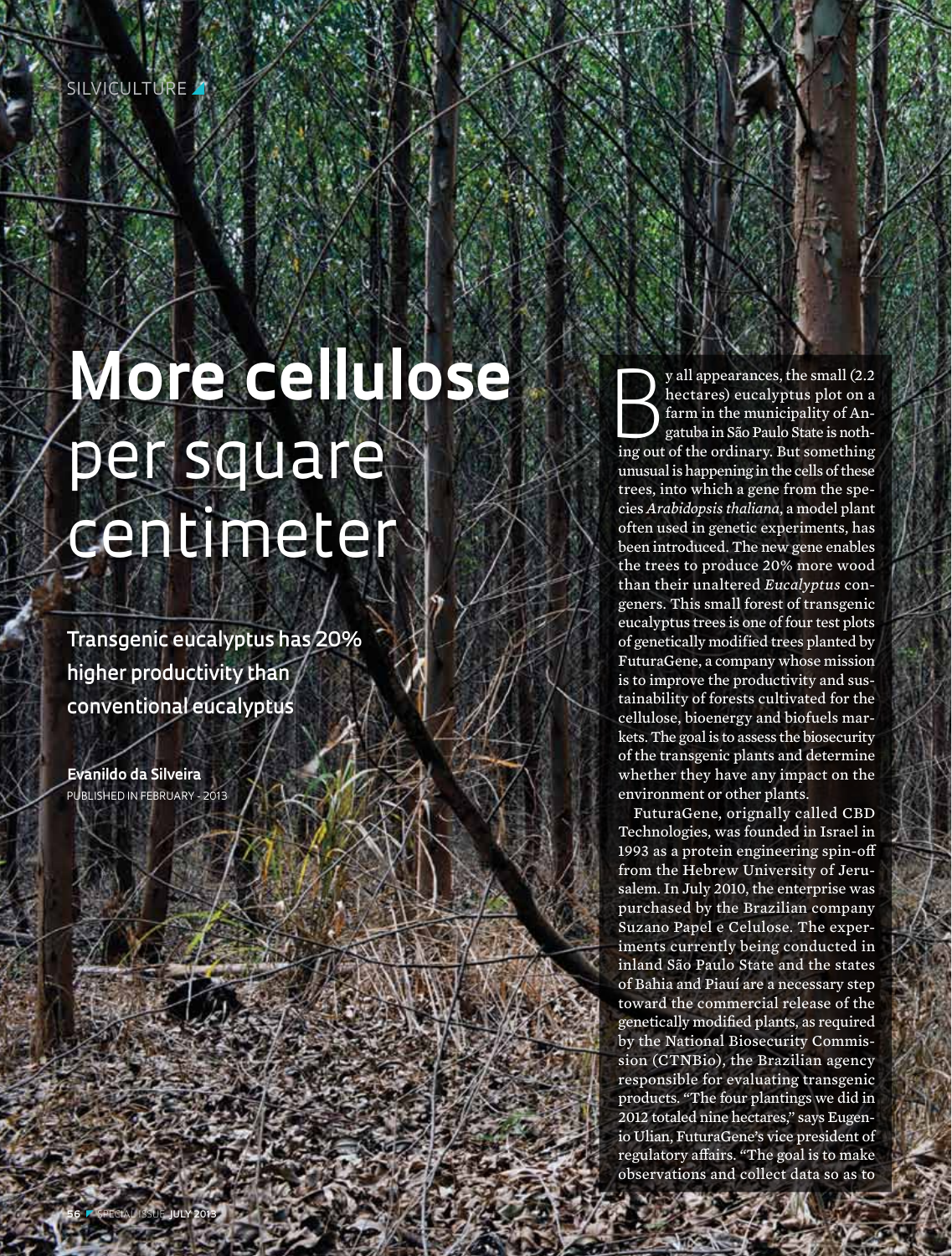comply with the biosecurity law, and to submit an application to CTNBio in the future for commercial release. The expectation is that this product could be approved for commercial use in ap proximately four years."

The gene that was introduced into the eucalyptus trees codifies endoglu canase, one of the enzymes that play a role in the chemical makeup of cellulose. "By expressing the *Arabidopsis thali ana* gene for that enzyme in the plants, FuturaGene discovered a way to alter the structure of the cell wall (which is made of cellulose) of the transgenic trees," Ulian says. "The exogenous gene causes the cells to deposit more cellu lose during formation of the cell walls of the tree, which, in the case of species like the eucalyptus, results in a larger volume of wood."

The cell walls of a plant consist pri marily of cellulose, a polymer composed of glucose units, which is embedded in other complex polymers such as hemi cellulose and lignin. The molecules form a rigid structure around the plant cell that relaxes only to enable growth and division. "The FuturaGene technology makes it possible to produce species with modified cell walls that can speed up this relaxation and reconstitution process during normal tree growth," Ulian explains. "Introduction of the new gene into eucalyptus results in acceler ated growth and higher yield." These

results make the technology partic ularly attractive to the paper and ener gy industries. The cellulose extracted from the cell walls

**léo ramos**

**Six-year-old genetically modified eucalyptus in Angatuba, in inland São Paulo State**

**pESQUISA FA**

**PES P** z **57**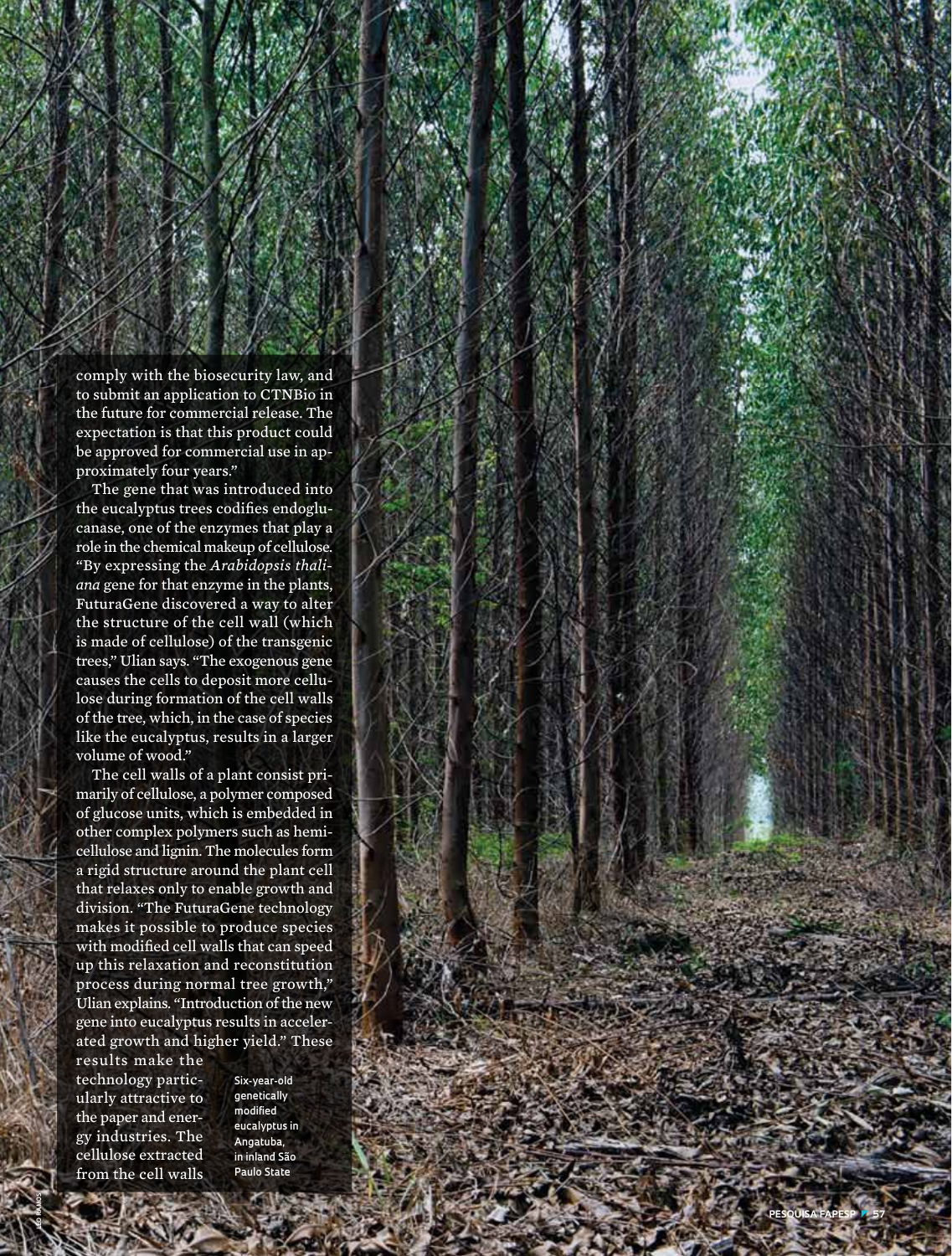## **The company uses plantings with seeds from crosses between transgenics and conventional plants to test productivity**

of the plant is the source of all industrial fiber used in the production of paper, boards and wood. In addition, cellulose provides the raw material for a multitude of more advanced forestry and agricultural products, including the sugars used to produce secondgeneration ethanol and the chemicals used in bioplastics. The transgenic eucalyptus developed by FuturaGene not only produces 20% more cellulose than normal plants, which produce an average of 45 cubic meters per hectare, but also yields 30 to 40% more wood for use in applications such as bioenergy.

The company's journey to successful genetic modification of this plant has been long. The initial research studies that led to the transgenic eucalyptus began soon after the firm was established



at the Hebrew University of Jerusalem. "Many studies were done using various genes involved in cell wall formation that were cloned and introduced for superexpression in model species such as *Arabidopsis*, in poplar and in eucalyptus," Ulian recalls. "The endoglucanase gene was chosen for ongoing study because it yielded the best results."

FuturaGene has now planted 12 test plots with transgenic eucalyptus. The first crops were grown in 2006 and 2007 in Israel and Brazil. The work continued after the company was acquired by Suzano, with new plantings in Brazil. In 2012, in addition to nine hectares planted with the original genetically modified plant, another six were planted with seeds from crosses between the transgenic line and the conventional parents to develop and select improved clones with the increased-yield trait.

Since 1998, Suzano has also been developing projects in partnership with Professor Carlos Alberto Labate from the Genetics Department in the Luiz de Queiroz School of Agriculture at the University of São Paulo (Esalq/USP). "The work is focused on biotechnology and the functional genomics of eucalyptus," Labate says. "We already have two projects financed by FAPESP's Partnership for Technological Innovation (PITE) that have been approved, and now we are on the third one." The objective of the first PITE project was to develop the methodology for the genetic transformation of eucalyptus. "My doctoral student Esteban Roberto González was hired by Suzano, and today he manages research and development at FuturaGene," notes Labate, who became director of the Brazilian Bioethanol Science and Technology Laboratory (CTBE) in January. "The method we developed was patented, and all the knowledge we created was in some manner transferred to the company. In addition, to this day we hold frequent meetings and staff training sessions at FuturaGene, which gives us the opportunity for very good interaction with the company."

#### **Sugar content**

In the second PITE project, Professor Labate developed several transgenic eucalyptus plants with altered expression levels of genes related to synthe